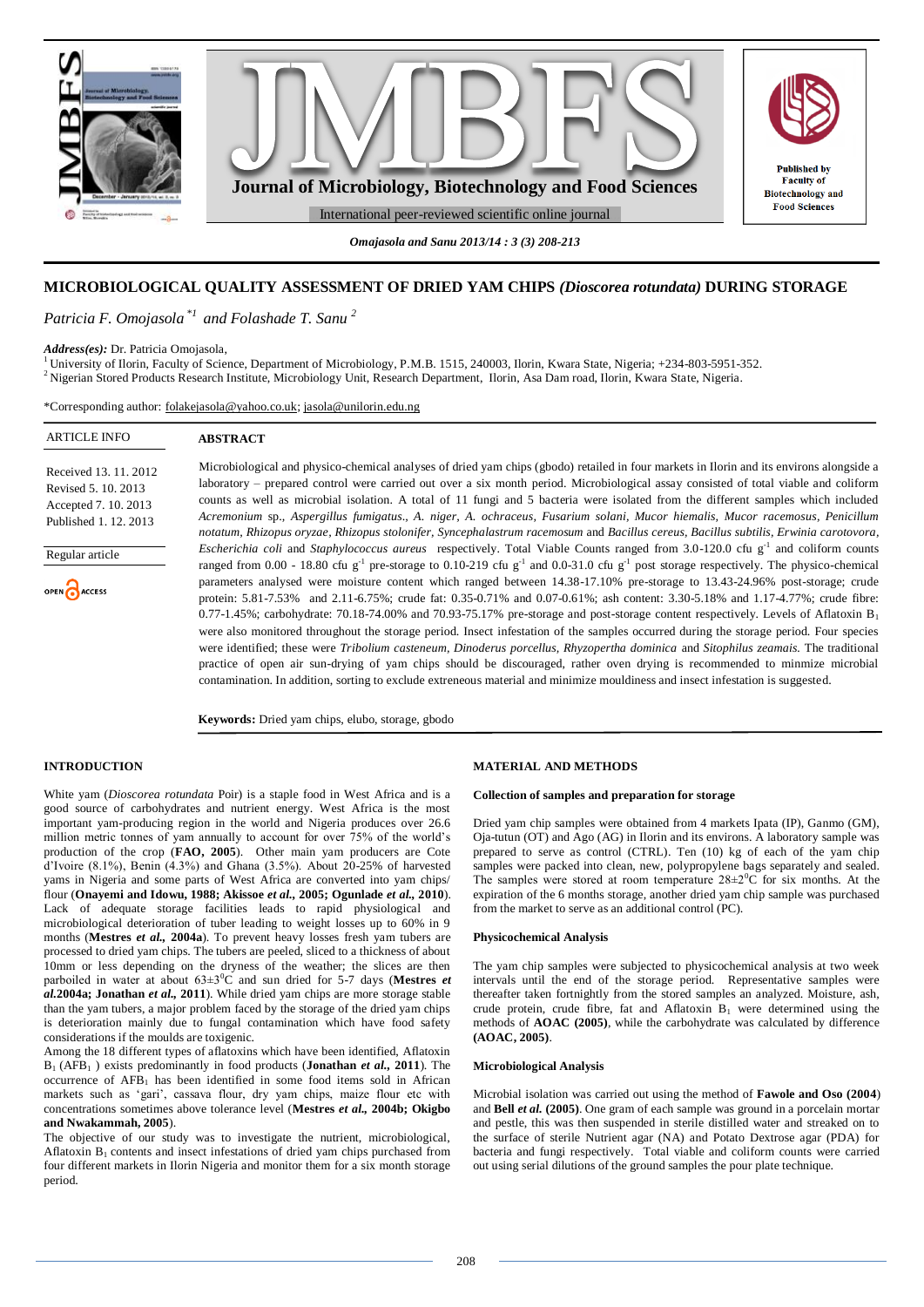### **Post-storage Analysis**

After the 6-month storage period, a positive control sample (PC) was purchased and analyzed along with other stored samples and the results were compared using the paired sampled T-test.

# **RESULTS AND DISCUSSION**

The proximate composition of the dried yam chip samples before storage showed the moisture contents of samples ranged from 14.38-17.10%, the control sample had the least moisture while the AG sample had the highest moisture content. Protein and carbohydrate contents also ranged between 7.53% (IP sample) – 5.81% (AG sample) and 70.18% (IP sample) - 74.0% (control sample) respectively (Table 1). Results of this proximate composition confirm the food value of dried yam chips and generally conform to food values reported by earlier workers **(Akingbade** *et al.,* **1995; Jimoh and Olatidoye, 2009; Jonathan** *et al.,*  **2011**). However **Jonathan** *et al.* **(2011)** reported the absence of crude fat in his samples. The Aflatoxin  $B_1$  content of all the samples is also recorded as less than 2ppb which is within the Nigerian Industrial Standards and CODEX standards respectively (**NIS, 2004**). The pre-storage samples did not show any visible signs of insect infestation. The microbiological assay of the samples revealed the presence of 17 microbial types consisting of 11 fungi and 5 bacteria (Table 2b, Fig. 1, Fig. 2). The predominance of moulds is attributed to the low moisture content of the samples. The isolated fungi were Acremonium sp.*, Aspergillus fumigatus, A. niger, A. ochraceus, Fusarium solani, Mucor hiemalis, Mucor racemosus, Penicillum notatum, Rhizopus oryzae, Rhizopus stolonifer* and *Syncephalastrum racemosum.* The source of these organisms can be traced to contamination during processing which included direct exposure to the atmosphere during sundrying, handling and direct contact with other agricultural products in the market during retailing. Microorganisms such as *Mucor racemosus, P. varioti, P. notatum, Fusarium* sp., *R. stolonifer* as well as a wide variety of *Aspergillus* spp. including *A, flavus, A. fumigatus, A. niger, A. japonium, A. parasiticus, A. ochraceus, A. tamari* and *A. terreus* have been isolated from dried yam chips (**Ekundayo, 1986; Aboaba and Amisike, 1991; Bankole and Adebanjo, 2003; Bankole and Mabekoje, 2004; Babajide** *et al.*  **2006; Djeri** *et al.* **2010**). *Bacillus cereus* and *B. subtilis* which are mesophilic spore formers, *S. aureus* and *E. carotovora* were also isolated from the samples. The presence of these organisms can be attributed to contamination by air and soil microorganisms during processing. The presence of *E.coli* is thought to be due to unhygienic practices during processing or the use of poor quality water for processing. **Djeri** *et al.* **(2010)** reported the presence of *Bacillus* spp., coliforms and moulds in dried yam chip samples in Togo. **Bankole and Adebanjo, (2003); Bankole and Mabekoje, (2004)** and **Babajide** *et al.* **(2006)** also reported coliforms in yam chips.

Moisture content of all the samples reduced significantly up to the  $6<sup>th</sup>$  week of storage. CTRL (14.37 to 12.98%), IP (16.04 to 13.65%), GM (15.88 to 13.50%), OT (14.40 to 13.02%), and AG (17.01 to 15.06%) and later increased gradually over the weeks (Table 3). **Akaninwor and Sodje (2005**) reported that moisture content of dried yam chips increased generally over the period of storage. This initial reduction in moisture content may be attributed to dry climatic conditions over the first few weeks of storage which was harmattan/dry season (late November to January with low relative humidity) which caused the samples to lose moisture rather than increase in moisture content. This initial reduction in moisture may be the cause of the initial increase in content of other nutrients (Tables 4-8) before they started to reduce gradually over the remainder of the storage period. Protein, carbohydrate, fat and total ash content of the samples reduced gradually but significantly in all samples over the storage period (Tables 4,5,6,7 &8). The reduction in these constituents is not unexpected due to both physiological deterioration and also microbial utilization.Root and tuber crops may record fresh weight losses up to 60% by 9 months after stotage (**Mozie, 1988**) and up to 60 – 70% loss of consumable dry matter after 10 months of storage (**Girardin** *et al., 1998*) However, the reduction was more pronounced in samples AG and OT. This was probably because these two samples (AG and OT) had the highest moisture contents, which in turn supported the high microbial growths (Table 2a, 3, 10). Moisture contents above 15% are reported to be above safe levels and are known to encourage the growth of moulds (**Agboola, 1982; Odeyemi and Daramola, 2000; Kuku** *et al.,* **1980**). Samples AG and OT were the only two samples that showed visible signs of insect infestation (Table 11). Sample AG was infested with insects by the  $6<sup>th</sup>$  week, while sample OT was infested by the 14<sup>th</sup> week. The insects found in these samples were *Tribolium casteneum, Dinoderus porcellus, Rhyzopertha dominica* and *Sitophilus zeamais.* These insects together with the moulds and bacteria metabolized the nutrients in the stored samples for their growth (Tables 4-8). The high moisture content of samples AG and OT occasioned by insect infestation is in line with **Danjuma (2004)** who reported that after infestation of dried yam chips by *Prostephanus truncatus* and *Araecerus fasciculatus*, the moisture content increased significantly. After insect infestation, the samples changed from light brown to dark brown and the chips became brittle and crumbled when subjected to slight pressure by the 20<sup>th</sup> week of storage. This also correlates with the report of **Adebiyi (2008)** that deterioration of stored products can bring about changes in colour, texture and taste and that stored products lose their natural luster and become rather dull in appearance due to the activities of the agents of deterioration.

Analysis of the samples for the presence of Aflatoxin  $B_1$  showed <2ppb for all the samples over the storage period. The relatively low levels of  $\overrightarrow{AFB_1}$  may be due to the low occurrence of *Aspergillus* spp. in the samples. In addition, most of the period of this study fell within the dry season when the relative humidity was as low. Yam chips produced in the rainy season have poor hygienic quality. The chips are usually not well dried as the drying period is often interrupted by rain (Djeri et al., 2010). The production of AFB<sub>1</sub> is usually occasioned by high moisture contents and relative humidity (**Shephard, 2005**). When the proximate composition of the post storage control (PC) sample was compared with that of the other samples after storage (Table 9), using the paired sample t-test, it was found that there was no significant difference. This shows that processing is the vital period during which contaminants penetrate the yam chips and these multiply during drying and storage.

**Table 1** Pre-storage proximate composition and aflatoxin content of yam chip samples

| Samples     | Moisture Content<br>(% ) | <b>Protein Content</b><br>(% ) | Crude Fat Content<br>$(\%)$ | <b>Total Ash</b><br>content<br>(%) | Crude Fibre<br>Content<br>$(\%)$ | Carbohydrate<br>Content<br>(% ) | Aflatoxin<br>$B_1$ (ppb) |
|-------------|--------------------------|--------------------------------|-----------------------------|------------------------------------|----------------------------------|---------------------------------|--------------------------|
| <b>CTRL</b> | $14.38 \pm 0.06^a$       | $6.20 \pm 0.03^{\circ}$        | $0.37 \pm 0.01^a$           | $3.65 \pm 0.01^b$                  | $1.45 \pm 0.01^{\circ}$          | $74.00 \pm 0.11$ <sup>d</sup>   | $\leq$ 2                 |
| IP          | $16.04 \pm 0.74^{ab}$    | $7.53 \pm 0.04^e$              | $0.71 \pm 0.01^{\circ}$     | $4.33 \pm 0.04^{\circ}$            | $1.27 \pm 0.02^{\rm d}$          | $70.18 \pm 0.08^{\text{a}}$     | $\leq$ 2                 |
| <b>GM</b>   | $15.88 \pm 0.17^{ab}$    | $5.93 \pm 0.01^{\rm b}$        | $0.55 \pm 0.01^b$           | $4.24 \pm 0.05^{\circ}$            | $0.77 \pm 0.01^a$                | $72.85 \pm 0.33^{\circ}$        |                          |
| OΤ          | $14.40 \pm 1.44^a$       | $6.60 \pm 0.03$ <sup>d</sup>   | $0.52 \pm 0.01^{b}$         | $5.18 \pm 0.04^d$                  | $1.04 \pm 0.01^{\circ}$          | $72.25 \pm 0.07^{\rm b}$        | $\leq$ 2                 |
| AG          | $17.10 \pm 0.74^{\circ}$ | $5.81 \pm 0.01^a$              | $0.35 \pm 0.07^{\text{a}}$  | $3.30 \pm 0.14^{\circ}$            | $0.82 \pm 0.02^b$                | $72.55 \pm 0.07$ <sup>bc</sup>  | $\leq$ 2                 |

*Results are presented as content mean standard deviation (n=3)*

*Means along the same column with different superscript are significantly different at (P<0.05)*

**Legend:** CTRL- Control, IP- Ipata market, GM- Ganmo market, OT- Oja-tuntun matket, AG- Ago market

| <b>Table 2a</b> Microbial count of yam chip samples before storage |                                          |                                   |  |  |  |  |  |
|--------------------------------------------------------------------|------------------------------------------|-----------------------------------|--|--|--|--|--|
| Sample                                                             | Total Colony Count (TCC)<br>$10^4$ cfu/g | Total Coliform Count $10^4$ cfu/g |  |  |  |  |  |
| <b>CTRL</b>                                                        | 3.0                                      | 0.0                               |  |  |  |  |  |
| IP                                                                 | 3.2                                      | 1.90                              |  |  |  |  |  |
| <b>GM</b>                                                          | 91.0                                     | 1.83                              |  |  |  |  |  |
| <b>OT</b>                                                          | 7.0                                      | 0.0                               |  |  |  |  |  |
| AG                                                                 | 120.0                                    | 18.8                              |  |  |  |  |  |

**Legend:** CTRL- Control, IP- Ipata market, GM- Ganmo market, OT- Oja-tuntun matket, AG- Ago market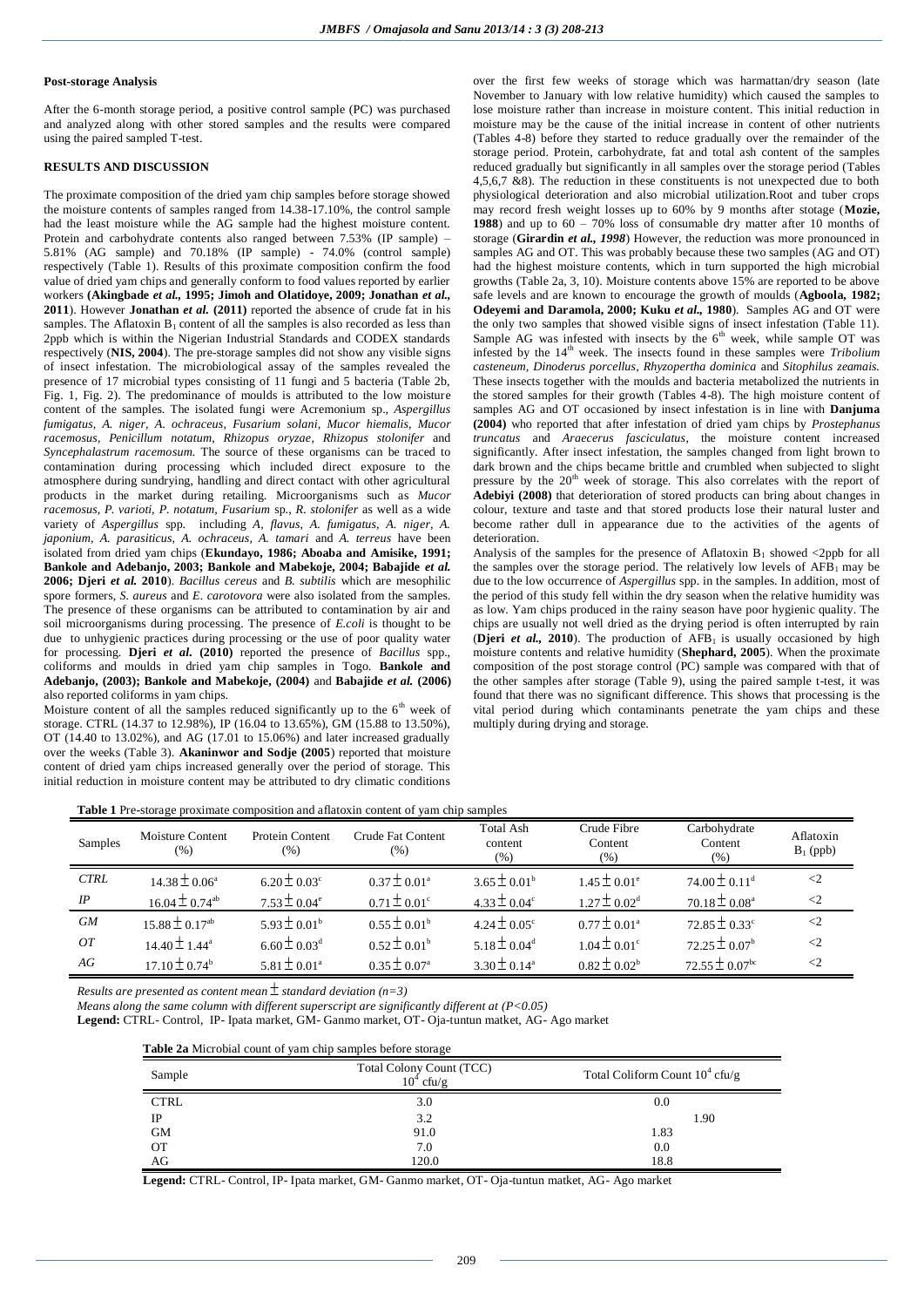# **Table 2b** Occurrence of isolated microorganisms in dried yam chip samples

| <b>Microorganism</b>      | <b>Source of Isolate</b><br>Pre-storage | <b>Source of Isolate</b><br>Post-storage |
|---------------------------|-----------------------------------------|------------------------------------------|
| Aspergillus fumigatus     | <b>CTRL</b>                             | CTRL, IP, GM, OT,<br>AG, PC              |
| Aspergillus niger         | AG.                                     | AG, OT, GM                               |
| Mucor racemosus           | CTRL, OT,                               | OT, AG, PC                               |
| Rhizopus stolonifer       | IP.                                     | CTRL, IP                                 |
| Syncephalastrum racemosum | GM.                                     | GM, OT, AG                               |
| Acremonium sp.            | OT.                                     | <b>OT</b>                                |
| Rhizopus oryzae           | AG.                                     | CTRL, IP, GM, OT,<br>AG, PC              |
| Mucor hiemalis            |                                         | CTRL, IP, GM, OT,<br>AGr                 |
| Aspergillus ochraceus     |                                         | IP, GM, OT, AG                           |
| Fusarium solani           |                                         | IP, OT, AG                               |
| Penicillium notatum       |                                         | OТ                                       |
| <b>Bacillus cereus</b>    | IP, GM, OT,                             | IP, GM, OT                               |
| Bacillus subtilis         | CTRL, IP, AG,                           | CTRL, IP, GM, OT,<br>AG, PC              |
| Erwinia carotovora        | OT, AG,                                 | OT, AG                                   |
| Escherichia coli          | AG.                                     | AG, PC                                   |
| Staphylococcus aureus     |                                         | OT, AG, PC                               |

**Legend:** CTRL- Control, IP- Ipata market, GM- Ganmo market, OT- Oja-tuntun market, AG- Ago market, PC- Post storage sample

|  |  |  | Table 3 Moisture content of yam chip samples over storage period |  |
|--|--|--|------------------------------------------------------------------|--|
|  |  |  |                                                                  |  |

| Storage<br>Period | (Moisture %)      | YAM CHIP SAMPLES                 |                     |                     |                   |
|-------------------|-------------------|----------------------------------|---------------------|---------------------|-------------------|
| (Weeks)           | <b>CTRL</b>       | IP                               | <b>GM</b>           | <b>OT</b>           | AG                |
| $\overline{c}$    | $14.22 \pm$       | $14.82 \pm$                      | $14.62 \pm$         | 14.35 ±             | $16.11 \pm$       |
|                   | $0.03^{\rm d}$    | $0.59^{\rm b}$                   | $0.74$ <sup>c</sup> | $0.01^{\rm bcd}$    | 0.01 <sup>b</sup> |
| $\overline{4}$    | $12.94 \pm$       | $13.66 \pm$                      | $13.43 \pm$         | 14.31 $\pm$         | $15.10 \pm$       |
|                   | 0.20 <sup>a</sup> | $0.27\ensuremath{^{\mathrm{a}}}$ | $0.04^a$            | 0.04 <sup>bcd</sup> | 0.01 <sup>a</sup> |
| 6                 | $12.98 \pm$       | $13.65 \pm$                      | $13.50 \pm$         | $13.02 \pm$         | $15.56 \pm$       |
|                   | 0.08 <sup>a</sup> | $0.14^{\rm a}$                   | $0.04^{\rm a}$      | 0.03 <sup>a</sup>   | $0.60^{ab}$       |
| 8                 | $13.23 \pm$       | $13.63 \pm$                      | $13.64 \pm$         | $13.69 \pm$         | $15.93 \pm$       |
|                   | $0.12^{bc}$       | $0.16^{a}$                       | $0.06^{\rm ab}$     | $0.04^{\rm ab}$     | 0.20 <sup>b</sup> |
| 10                | $13.33 \pm$       | $13.72 \pm$                      | $13.77 \pm$         | $13.88 \pm$         | $15.99 \pm$       |
|                   | $0.10^{bc}$       | $0.17^{\rm a}$                   | $0.17^{\rm ab}$     | $0.11^{\rm abc}$    | $0.27^{\rm b}$    |
| 12                | $13.21 \pm$       | $13.87 \pm$                      | $13.83 \pm$         | $14.74 \pm$         | $15.07\pm$        |
|                   | $0.03^{\rm b}$    | 0.01 <sup>a</sup>                | $0.06^{\rm ab}$     | $0.01^{\rm cd}$     | 0.02 <sup>a</sup> |
| 14                | $13.23 \pm$       | $13.89 \pm$                      | $13.90 \pm$         | $14.87 \pm$         | $15.96 \pm$       |
|                   | $0.14^{bc}$       | $0.01^{\rm a}$                   | $0.00^{\rm ab}$     | $0.03^{\rm d}$      | $0.05^{\rm b}$    |
| 16                | $13.32 \pm$       | $13.91 \pm$                      | $13.92 \pm$         | 15.03 $\pm$         | $16.10 \pm$       |
|                   | $0.02^{\rm bc}$   | 0.01 <sup>a</sup>                | $0.01^{\rm ab}$     | $0.10^{\rm de}$     | $0.15^b$          |
| 18                | $13.33 \pm$       | $13.95 \pm$                      | $13.93 \pm$         | $15.11 \pm$         | $16.22 \pm$       |
|                   | $0.00^{\rm bc}$   | $0.02^{\rm a}$                   | $0.03^{\rm ab}$     | $0.01^{\rm de}$     | $0.04^{\rm b}$    |
| 20                | $13.35 \pm$       | $13.97 \pm$                      | $13.96\pm$          | $15.84 \pm$         | $18.67 \pm$       |
|                   | $0.01^{\rm bc}$   | $0.01^{\rm a}$                   | 0.01 <sup>ab</sup>  | $0.10^{\rm e f}$    | $0.58^d$          |
| 22                | $13.41 \pm$       | $14.05 \pm$                      | $14.05 \pm$         | $16.21 \pm$         | $20.12 \pm$       |
|                   | $0.01^{\rm bc}$   | $0.03^{\rm a}$                   | 0.09 <sup>b</sup>   | $0.13^{\rm f}$      | $0.50^\circ$      |
| 24                | $13.43 \pm$       | $14.10 \pm$                      | $14.08 \pm$         | $18.80 \pm$         | $24.96 \pm$       |
|                   | $0.03^{\circ}$    | 0.00 <sup>a</sup>                | $0.13^{\rm b}$      | 0.04 <sup>g</sup>   | $0.07^{\rm f}$    |

Results are presented as content mean  $\pm$  standard deviation (n=3)

*Means along the same column with different superscript are significantly different at (P<0.05)*

**Legend:** CTRL- Control, IP- Ipata market, GM- Ganmo market, OT- Oja-tuntun market, AG- Ago market

| Table 4 Protein content of yam chip samples over storage period |                   |                   |                   |                     |                   |  |  |
|-----------------------------------------------------------------|-------------------|-------------------|-------------------|---------------------|-------------------|--|--|
| Storage                                                         | YAM CHIP SAMPLES  |                   |                   |                     |                   |  |  |
| Period<br>(Weeks)                                               | <b>CTRL</b>       | IP                | <b>GM</b>         | OT                  | AG                |  |  |
| $\overline{c}$                                                  | $6.13 \pm$        | $7.06\pm$         | $5.93 \pm$        | $6.52 \pm$          | $5.30 \pm$        |  |  |
|                                                                 | $0.03^{\circ}$    | 0.03 <sup>b</sup> | 0.01 <sup>b</sup> | $0.01$ <sup>i</sup> | $0.01^{j}$        |  |  |
| $\overline{4}$                                                  | $6.09 \pm$        | $6.75 \pm$        | $6.01 \pm$        | $6.44 \pm$          | $4.93 \pm$        |  |  |
|                                                                 | $0.01^{\rm bc}$   | 0.01 <sup>a</sup> | $0.01^{\circ}$    | $0.01^{\rm h}$      | $0.04^{i}$        |  |  |
| 6                                                               | $6.09 \pm$        | 6.76 <sup>±</sup> | $6.22 \pm$        | 5.44 $\pm$          | $4.80 \pm$        |  |  |
|                                                                 | $0.03^{bc}$       | $0.01^{\rm a}$    | $0.00^{\rm d}$    | 0.01 <sup>g</sup>   | $0.01^{\rm h}$    |  |  |
| 8                                                               | $6.09 \pm$        | $6.78 \pm$        | $6.39\pm$         | $4.23 \pm$          | $5.92 \pm$        |  |  |
|                                                                 | $0.00^{bc}$       | 0.01 <sup>a</sup> | $0.03^e$          | 0.03 <sup>f</sup>   | 0.03 <sup>1</sup> |  |  |
| 10                                                              | $6.09 \pm$        | $6.79 \pm$        | 6.39 <sup>±</sup> | $4.15 \pm$          | $4.62 \pm$        |  |  |
|                                                                 | $0.01^{\rm bc}$   | 0.01 <sup>a</sup> | $0.06^{\rm e}$    | $0.01^e$            | 0.01 <sup>g</sup> |  |  |
| 12                                                              | $6.09 \pm$        | $6.80 \pm$        | $6.39 \pm$        | $4.05 \pm$          | $4.59 \pm$        |  |  |
|                                                                 | $0.00^{\rm bc}$   | $0.00^{\rm a}$    | $0.01^{\rm e}$    | $0.01^{\rm d}$      | $0.03^{\rm g}$    |  |  |
| 14                                                              | $6.09 \pm$        | $6.80 \pm$        | $6.39 \pm$        | $4.00 \pm$          | $4.45 \pm$        |  |  |
|                                                                 | $0.03^{\rm bc}$   | 0.01 <sup>a</sup> | $0.01^e$          | 0.00 <sup>c</sup>   | 0.01 <sup>f</sup> |  |  |
| 16                                                              | $6.07 \pm$        | $6.77 \pm$        | 6.37 <sup>±</sup> | $3.97 \pm$          | $4.39 \pm$        |  |  |
|                                                                 | 0.01 <sup>b</sup> | 0.03 <sup>a</sup> | $0.06^{\rm e}$    | $0.01^{\circ}$      | 0.01 <sup>e</sup> |  |  |
| 18                                                              | $6.07 \pm$        | $6.75 \pm$        | $6.34 \pm$        | $3.97 \pm$          | $4.33 \pm$        |  |  |
|                                                                 | $0.00^{\rm b}$    | 0.03 <sup>a</sup> | $0.01^{\rm e}$    | $0.03^{\circ}$      | $0.01^{\rm d}$    |  |  |
| 20                                                              | $6.02 \pm$        | $6.77 \pm$        | $6.01 \pm$        | $3.90 \pm$          | $4.12 \pm$        |  |  |
|                                                                 | 0.03 <sup>a</sup> | $0.04\,^{\rm a}$  | $0.03^{\circ}$    | 0.01 <sup>b</sup>   | 0.00 <sup>c</sup> |  |  |
| 22                                                              | $6.02 \pm$        | $6.77 \pm$        | $5.99 \pm$        | $3.87 \pm$          | $3.60 \pm$        |  |  |
|                                                                 | 0.03 <sup>a</sup> | 0.01 <sup>a</sup> | $0.01^{bc}$       | $0.01^{\rm b}$      | $0.04^{\rm b}$    |  |  |
| 24                                                              | $6.00 \pm$        | $6.75 \pm$        | $5.42 \pm$        | $3.66 \pm$          | $2.11 \pm$        |  |  |
|                                                                 | $0.01^{\rm a}$    | 0.03 <sup>a</sup> | 0.03 <sup>a</sup> | 0.01 <sup>a</sup>   | $0.01^{\rm a}$    |  |  |

*Results are presented as content mean*  $\pm$  *standard deviation* (n=3)

*Means along the same column with different superscript are significantly different at (P<0.05)*

**Legend:** CTRL- Control, IP- Ipata market, GM- Ganmo market, OT- Oja-tuntun market, AG- Ago market

| <b>Table 5</b> Crude fat content of yam chip samples over storage period |  |  |  |  |  |  |  |
|--------------------------------------------------------------------------|--|--|--|--|--|--|--|
|--------------------------------------------------------------------------|--|--|--|--|--|--|--|

| Storage           |                    | YAM CHIP SAMPLES (Fat %) |                   |                      |                      |
|-------------------|--------------------|--------------------------|-------------------|----------------------|----------------------|
| Period<br>(Weeks) | <b>CTRL</b>        | IP                       | GM                | OT                   | AG                   |
| $\mathfrak{2}$    | $0.42 \pm$         | 0.70 <sup>±</sup>        | 0.56 <sup>±</sup> | 0.50 <sup>±</sup>    | $0.33 \pm$           |
|                   | 0.03 <sup>b</sup>  | $0.04^{\rm d}$           | $0.01^{\rm cd}$   | $0.00^{\rm fg}$      | $0.03^{\mathrm{gh}}$ |
| $\overline{4}$    | $0.58 \pm$         | $0.60 \pm$               | 0.59 <sup>±</sup> | $0.50\pm$            | 0.30 <sup>±</sup>    |
|                   | $0.04^{\circ}$     | $0.00^{\rm c}$           | $0.01^{\rm d}$    | 0.03 <sup>fg</sup>   | $0.01^{\rm fgh}$     |
| 6                 | $0.60 \pm$         | 0.53 <sup>±</sup>        | $0.56\pm$         | $0.45 \pm$           | 0.27 <sup>±</sup>    |
|                   | $0.04^{\rm cd}$    | $0.03^{ab}$              | $0.01^{\rm cd}$   | $0.07^{\rm ef}$      | $0.00^{\rm efg}$     |
| 8                 | $0.67 \pm$         | $0.58\pm$                | $0.50 \pm$        | $0.39\pm$            | $0.23 \pm$           |
|                   | 0.00 <sup>e</sup>  | $0.03^{\rm bc}$          | $0.00^{\rm b}$    | $0.01^{\rm de}$      | $0.04^{\rm def}$     |
| 10                | $0.65 \pm$         | $0.58\pm$                | $0.50 \pm$        | $0.38\pm$            | $0.20 \pm$           |
|                   | 0.01 <sup>de</sup> | 0.03 <sup>bc</sup>       | $0.01^{\rm b}$    | 0.01 <sup>cd</sup>   | $0.03^{\rm cde}$     |
| 12                | $0.64 \pm$         | $0.60 \pm$               | $0.50 \pm$        | $0.35\pm$            | 0.19 <sup>±</sup>    |
|                   | $0.01^{\rm de}$    | 0.00 <sup>c</sup>        | $0.00^{\rm b}$    | $0.03^{\rm bcd}$     | $0.03^{\rm cd}$      |
| 14                | $0.64 \pm$         | $0.60 \pm$               | $0.50 \pm$        | $0.33\pm$            | $0.17 +$             |
|                   | 0.01 <sup>de</sup> | $0.00^{\rm c}$           | $0.01^{\rm b}$    | 0.03 <sup>abcd</sup> | $0.03^{\rm bcd}$     |
| 16                | $0.64 \pm$         | $0.60 \pm$               | $0.50 \pm$        | $0.32\pm$            | $0.17 +$             |
|                   | $0.00^{\rm de}$    | 0.01 <sup>c</sup>        | $0.00^{\rm b}$    | 0.02 <sup>abc</sup>  | $0.04^{\rm bcd}$     |
| 18                | $0.62 \pm$         | $0.59\pm$                | $0.48 \pm$        | $0.31 \pm$           | $0.15 \pm$           |
|                   | $0.01^{\rm cde}$   | $0.01^{\circ}$           | $0.03^{\rm b}$    | $0.03^{\rm ab}$      | $0.00^{\rm bc}$      |
| 20                | $0.61 \pm$         | $0.57 +$                 | $0.48 \pm$        | $0.31 \pm$           | $0.13 \pm$           |
|                   | $0.01^{\rm cd}$    | $0.03^{\rm abc}$         | $0.01^{\rm b}$    | 0.03 <sup>ab</sup>   | $0.03^{\rm abc}$     |
| 22                | $0.60 \pm$         | 0.57 <sup>±</sup>        | $0.48 \pm$        | $0.30\pm$            | $0.11 \pm$           |
|                   | 0.00 <sup>cd</sup> | $0.03^{\rm abc}$         | $0.03^{\rm b}$    | $0.00^{\rm ab}$      | $0.00^{\rm ab}$      |
| 24                | $0.61 \pm$         | $0.52 \pm$               | $0.44 \pm$        | $0.28 \pm$           | 0.07 <sup>±</sup>    |
|                   | $0.01^{\rm cd}$    | $0.01^{\rm a}$           | $0.03^{\rm a}$    | 0.03 <sup>a</sup>    | 0.01 <sup>a</sup>    |

*Results are presented as content mean*  $\pm$  *standard deviation* (n=3)

*Means along the same column with different superscript are significantly different at (P<0.05)*

**Legend:** CTRL- Control, IP- Ipata market, GM- Ganmo market, OT- Oja-tuntun market, AG- Ago market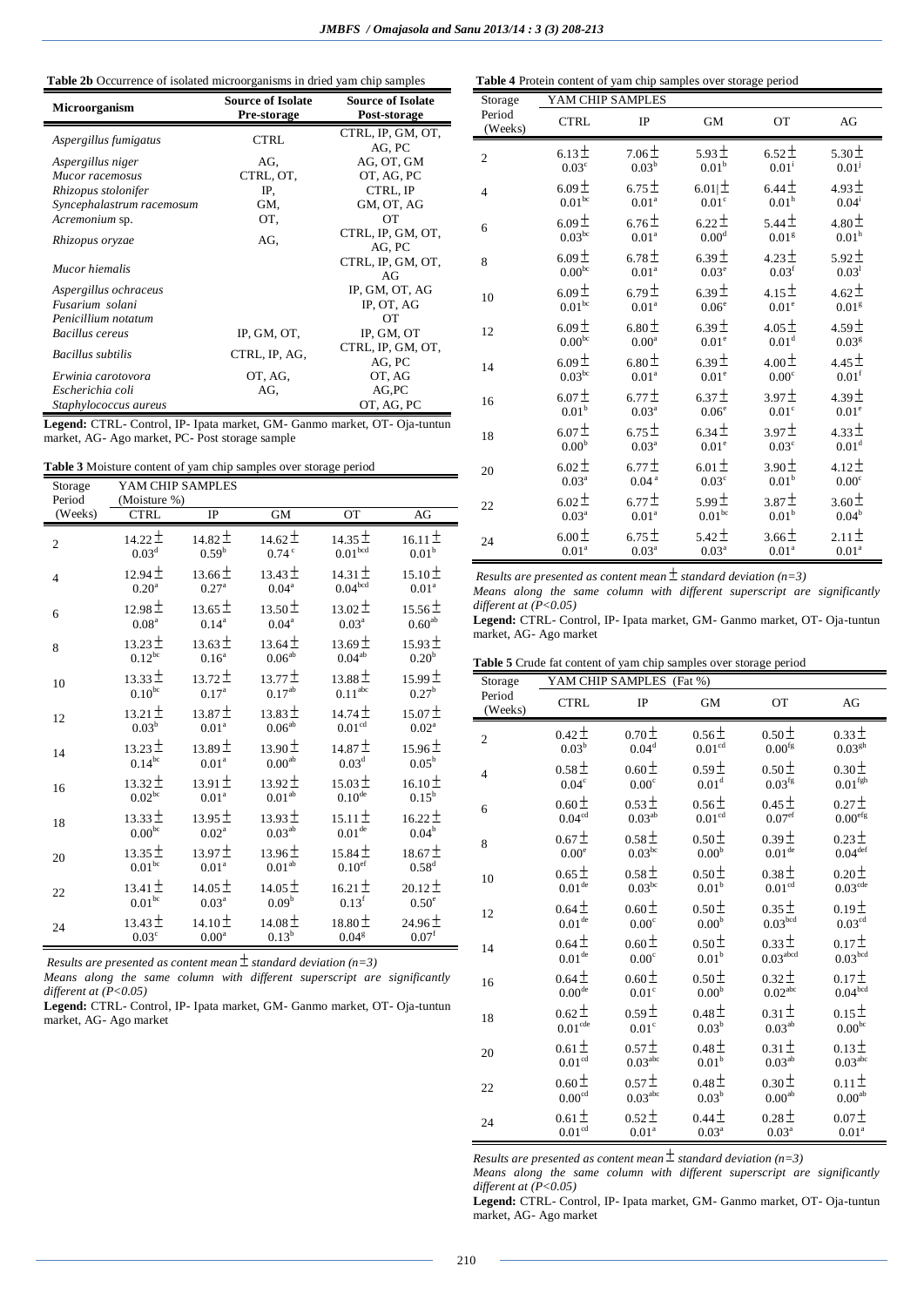## **Table 6** Total ash content of samples over storage period

| Storage           |                   | YAM CHIP SAMPLES (ASH %) |                   |                   |                   |
|-------------------|-------------------|--------------------------|-------------------|-------------------|-------------------|
| Period<br>(Weeks) | <b>CTRL</b>       | IP                       | <b>GM</b>         | <b>OT</b>         | AG                |
| $\overline{2}$    | $3.92 \pm$        | $4.55 \pm$               | $4.68 \pm$        | 5.19 <sup>±</sup> | $3.77 \pm$        |
|                   | 0.00 <sup>d</sup> | 0.03 <sup>f</sup>        | $0.45^{\rm i}$    | $0.04^{\rm i}$    | $0.08^e$          |
| $\overline{4}$    | $4.03 \pm$        | $4.83 \pm$               | $5.05 \pm$        | $3.81 \pm$        | $3.97 \pm$        |
|                   | $0.04^{\rm f}$    | $0.01^{j}$               | 0.01 <sup>k</sup> | $0.12^{\rm a}$    | 0.01 <sup>f</sup> |
| 6                 | $4.03 \pm$        | $4.80 \pm$               | $5.00 \pm$        | $4.50 \pm$        | $4.01 \pm$        |
|                   | $0.04^{\rm f}$    | $0.04^i$                 | $0.06^{j}$        | $0.11^{\rm b}$    | $0.23^{\rm h}$    |
| 8                 | $4.05 \pm$        | $4.62 \pm$               | $4.57 +$          | $4.93 \pm$        | $4.08 \pm$        |
|                   | 0.01 <sup>g</sup> | 0.01 <sup>h</sup>        | 0.09 <sup>f</sup> | $0.02^d$          | $0.07^{\rm i}$    |
| 10                | 4.05 $\pm$        | $4.61 \pm$               | 4.58 $\pm$        | $4.97 \pm$        | $4.30 \pm$        |
|                   | 0.01 <sup>g</sup> | 0.03 <sup>g</sup>        | 0.03 <sup>g</sup> | 0.01 <sup>e</sup> | 0.05 <sup>1</sup> |
| 12                | $4.06 \pm$        | $4.61 \pm$               | $4.59 \pm$        | $5.02 \pm$        | 4.23 $\pm$        |
|                   | $0.04^{\rm h}$    | $0.04^{\rm g}$           | $0.05^h$          | 0.04 <sup>g</sup> | 0.06 <sup>k</sup> |
| 14                | $4.06 \pm$        | $4.61 \pm$               | $4.59 \pm$        | $5.02 \pm$        | $4.21 \pm$        |
|                   | 0.04 <sup>h</sup> | 0.04 <sup>g</sup>        | 0.01 <sup>h</sup> | 0.02 <sup>g</sup> | $0.17^{j}$        |
| 16                | $4.02 \pm$        | $4.61 \pm$               | $4.52 \pm$        | $5.00 \pm$        | $4.21 \pm$        |
|                   | 0.06 <sup>e</sup> | 0.04 <sup>g</sup>        | $0.01^e$          | $0.01^\mathrm{f}$ | $0.17^{j}$        |
| 18                | $4.02 \pm$        | $4.53 \pm$               | $4.51 \pm$        | $5.00 \pm$        | $3.99 \pm$        |
|                   | $0.06^e$          | $0.06^e$                 | 0.00 <sup>d</sup> | $0.01^{\rm f}$    | 0.01 <sup>g</sup> |
| 20                | $3.78 \pm$        | $4.44 \pm$               | $4.32 \pm$        | $5.00 \pm$        | $2.79\pm$         |
|                   | 0.07 <sup>c</sup> | $0.01^{\rm d}$           | 0.01 <sup>c</sup> | $0.01^{\rm f}$    | $0.00^{\circ}$    |
| 22                | $3.60 \pm$        | $4.30 \pm$               | $4.19 +$          | $5.00 \pm$        | $2.31 \pm$        |
|                   | 0.04 <sup>a</sup> | $0.00^{\rm b}$           | 0.03 <sup>a</sup> | $0.01^{\rm f}$    | 0.10 <sup>b</sup> |
| 24                | $3.60 \pm$        | $4.29 \pm$               | $4.19 \pm$        | $4.77 \pm$        | $1.17 \pm$        |
|                   | $0.01^\mathrm{a}$ | 0.02 <sup>a</sup>        | $0.03^{\rm a}$    | $0.07^{\rm c}$    | $0.01^{\rm a}$    |

|    | 0.01 <sup>b</sup>               | 0.01 <sup>e</sup>               | 0.04 <sup>d</sup>                      | $0.03^{\text{t}}$                   | 0.01 <sup>a</sup>                |
|----|---------------------------------|---------------------------------|----------------------------------------|-------------------------------------|----------------------------------|
| 16 | $1.45 \pm$<br>0.01 <sup>b</sup> | $1.32 \pm$<br>0.04 <sup>d</sup> | 0.76 <sup>±</sup><br>0.01 <sup>c</sup> | $1.11 \pm$<br>0.03 <sup>d</sup>     | $0.71 \pm$<br>0.01 <sup>a</sup>  |
| 18 | $1.44 \pm$<br>0.00 <sup>a</sup> | $1.25 \pm$<br>0.06 <sup>b</sup> | $0.70+$<br>0.00 <sup>a</sup>           | $1.03 \pm$<br>$0.02^{\rm b}$        | $0.71 \pm$<br>0.01 <sup>a</sup>  |
| 20 | $1.45 \pm$<br>0.01 <sup>b</sup> | $1.25 \pm$<br>0.06 <sup>b</sup> | 0.70 <sup>±</sup><br>0.00 <sup>a</sup> | $1.03 \pm$<br>0.02 <sup>b</sup>     | $0.71 \pm$<br>0.001 <sup>a</sup> |
| 22 | $1.45 \pm$<br>0.01 <sup>b</sup> | $1.20 \pm$<br>0.07 <sup>a</sup> | 0.70 <sup>±</sup><br>0.00 <sup>a</sup> | 0.99 <sup>±</sup><br>$0.06^a$       | $0.71 \pm$<br>0.01 <sup>a</sup>  |
| 24 | $1.45 \pm$<br>0.01 <sup>b</sup> | $1.20 \pm$<br>$0.04^{\rm a}$    | 0.70 <sup>±</sup><br>0.00 <sup>a</sup> | 0.99 <sup>±</sup><br>$0.06^{\rm a}$ | $0.71 \pm$<br>0.01 <sup>a</sup>  |

*Results are presented as content mean*  $\pm$  *standard deviation* (n=3)

*Means along the same column with different superscript are significantly different at (P<0.05)*

**Legend:** CTRL- Control, IP- Ipata market, GM- Ganmo market, OT- Oja-tuntun market, AG- Ago market

**Table 8** Carbohydrate content of samples over storage period

| Storage        | YAM CHIP SAMPLES  |                         |                     |                   |                   |
|----------------|-------------------|-------------------------|---------------------|-------------------|-------------------|
| Period         |                   | (Carbohydrate content%) |                     |                   |                   |
| (Weeks)        | <b>CTRL</b>       | IP                      | <b>GM</b>           | OT                | AG                |
| $\overline{c}$ | $73.87 \pm$       | $71.57 \pm$             | $73.46 \pm$         | $72.34 \pm$       | $73.61 \pm$       |
|                | 0.28 <sup>a</sup> | $0.78^{\rm b}$          | $0.45^{\rm b}$      | $0.00^{\circ}$    | 0.05 <sup>f</sup> |
| $\overline{4}$ | $74.91 \pm$       | $72.57 \pm$             | $74.17 \pm$         | $73.81 \pm$       | $74.75 \pm$       |
|                | $0.17^{j}$        | $0.08^{\rm d}$          | $0.07^{\rm c}$      | $0.03^e$          | $0.01^{1}$        |
| 6              | $74.86 \pm$       | $72.67 \pm$             | 73.77 $\pm$         | 75.60 $\pm$       | $73.79 \pm$       |
|                | $0.29^{i}$        | $0.23^{\rm f}$          | 0.07 <sup>d</sup>   | $0.71^{\rm m}$    | 0.06 <sup>g</sup> |
| 8              | 74.51 $\pm$       | $72.81 \pm$             | $73.95 \pm$         | $75.53 \pm$       | $73.09 \pm$       |
|                | $0.11^e$          | $0.08^{i}$              | $0.20$ <sup>g</sup> | 0.70 <sup>c</sup> | $0.02^{\circ}$    |
| 10             | 74.43 $\pm$       | $72.72 \pm$             | $73.81 \pm$         | $75.38 \pm$       | $74.14 \pm$       |
|                | 0.09 <sup>c</sup> | 0.00 <sup>g</sup>       | $0.11^{\rm e}$      | $0.01^{\rm k}$    | 0.00 <sup>h</sup> |
| 12             | $74.55 \pm$       | $72.54 \pm$             | $73.76\pm$          | 74.61 $\pm$       | $75.17 \pm$       |
|                | 0.40 <sup>g</sup> | 0.01 <sup>c</sup>       | 0.00 <sup>c</sup>   | $0.04^{j}$        | 0.01 <sup>m</sup> |
| 14             | $74.53 \pm$       | $72.57 \pm$             | $73.81 \pm$         | 74.57 $\pm$       | $74.50 \pm$       |
|                | 0.00 <sup>f</sup> | 0.01 <sup>e</sup>       | $0.65^{\circ}$      | $0.00^{\rm h}$    | $0.02^{j}$        |
| 16             | $74.50 \pm$       | $72.79 \pm$             | $73.95 \pm$         | $74.56 \pm$       | $74.42 \pm$       |
|                | $0.07^{\rm d}$    | $0.17^{\rm h}$          | $0.01^{\rm f}$      | 0.00 <sup>g</sup> | $0.02^{\rm i}$    |
| 18             | 74.51 $\pm$       | $72.93 \pm$             | 74.04 $\pm$         | $74.58 \pm$       | 74.60 $\pm$       |
|                | $0.37^e$          | $0.67^{j}$              | $0.02^{\rm h}$      | $0.00^{i}$        | 0.01 <sup>k</sup> |
| 20             | $74.79 \pm$       | $73.00 \pm$             | $74.53 \pm$         | $73.92 \pm$       | $73.58 \pm$       |
|                | $0.57^{\rm h}$    | $0.71^{k}$              | $0.06^{j}$          | 0.02 <sup>f</sup> | 0.01 <sup>e</sup> |
| 22             | $74.92 \pm$       | $73.11 \pm$             | 74.59±              | $73.63 \pm$       | $73.19 \pm$       |
|                | 0.01 <sup>k</sup> | $0.04^{1}$              | 0.31 <sup>k</sup>   | $0.28^{\rm d}$    | 0.01 <sup>d</sup> |
| 24             | 74.91 $\pm$       | $73.14 \pm$             | $75.17 \pm$         | $71.50 \pm$       | $70.93 \pm$       |
|                | 0.01 <sup>1</sup> | 0.01 <sup>m</sup>       | $0.04^{1}$          | $0.05^{\text{a}}$ | 0.04 <sup>a</sup> |
|                |                   |                         |                     |                   |                   |

*Results are presented as content mean*  $\pm$  *standard deviation* (n=3)

*Means along the same column with different superscript are significantly different at (P<0.05)*

**Legend:** CTRL- Control, IP- Ipata market, GM- Ganmo market, OT- Oja-tuntun market, AG- Ago market

*Results are presented as content mean standard deviation (n=3) Means along the same column with different superscript are significantly different at (P<0.05)*

**Legend:** CTRL- Control, IP- Ipata market, GM- Ganmo market, OT- Oja-tuntun market, AG- Ago market

| Table 7 Crude fibre content of samples over storage period |  |
|------------------------------------------------------------|--|
|------------------------------------------------------------|--|

| Storage           | YAM CHIP SAMPLES  |                   |                   |                   |                   |
|-------------------|-------------------|-------------------|-------------------|-------------------|-------------------|
| Period<br>(Weeks) | <b>CTRL</b>       | IP                | <b>GM</b>         | <b>OT</b>         | AG                |
| $\overline{2}$    | $1.44 \pm$        | $1.30 \pm$        | 0.75 <sup>±</sup> | $1.10 \pm$        | $0.88 \pm$        |
|                   | 0.00 <sup>a</sup> | 0.04 <sup>c</sup> | 0.01 <sup>c</sup> | 0.04 <sup>c</sup> | 0.02 <sup>d</sup> |
| $\overline{4}$    | $1.45 \pm$        | $1.59 \pm$        | $0.75 \pm$        | $1.13 \pm$        | $0.95 \pm$        |
|                   | 0.01 <sup>b</sup> | 0.06 <sup>g</sup> | 0.01 <sup>b</sup> | 0.01 <sup>e</sup> | 0.03 <sup>f</sup> |
| 6                 | $1.44 \pm$        | $1.59 \pm$        | $0.95 \pm$        | $1.23 \pm$        | $0.93 \pm$        |
|                   | 0.00 <sup>a</sup> | 0.00 <sup>g</sup> | 0.02 <sup>g</sup> | 0.02 <sup>h</sup> | 0.03 <sup>e</sup> |
| 8                 | $1.45 \pm$        | $1.59 \pm$        | $0.95 \pm$        | $1.23 \pm$        | 0.75 <sup>±</sup> |
|                   | 0.01 <sup>b</sup> | 0.00 <sup>g</sup> | 0.02 <sup>g</sup> | 0.02 <sup>h</sup> | $0.00^{\rm b}$    |
| 10                | $1.45 \pm$        | $1.58 \pm$        | $0.94 \pm$        | $1.23 \pm$        | 0.75 <sup>±</sup> |
|                   | 0.01 <sup>b</sup> | 0.04 <sup>f</sup> | 0.01 <sup>f</sup> | 0.02 <sup>h</sup> | 0.00 <sup>b</sup> |
| 12                | $1.45 \pm$        | $1.58 \pm$        | $0.93 \pm$        | $1.23 \pm$        | 0.75 <sup>±</sup> |
|                   | $0.01^{\rm b}$    | $0.04^{\rm f}$    | 0.01 <sup>e</sup> | 0.02 <sup>h</sup> | 0.00 <sup>b</sup> |
| 14                | $1.45 \pm$        | $1.51 \pm$        | $0.81 \pm$        | $1.21 \pm$        | $0.71 \pm$        |

| <b>Sample</b> | Moisture<br>Content %         | Protein<br>Content %         | <b>Crude Fat</b><br>Content % | <b>Total Ash</b><br>content % | <b>Crude Fibre</b><br>Content % | NFE content %                 | <b>Aflatoxin</b><br>$B_1$ (ppb) |
|---------------|-------------------------------|------------------------------|-------------------------------|-------------------------------|---------------------------------|-------------------------------|---------------------------------|
| PC            | $17.02 \pm 0.05^{\text{d}}$   | $5.82 \pm 0.00^{\rm d}$      | $0.19 \pm 0.02^b$             | $4.05 \pm 0.03^{\circ}$       | $0.74 \pm 0.01^{\circ}$         | $72.18 \pm 0.02$ <sup>c</sup> | 6.0                             |
| <b>CTRL</b>   | $13.43 \pm 0.03^{\circ}$      | $6.00 \pm 0.01^e$            | $0.61 \pm 0.01$ <sup>f</sup>  | $3.60 \pm 0.01^b$             | $1.45 \pm 0.01$ <sup>f</sup>    | $74.91 \pm 0.01^{\circ}$      | $\langle 2$                     |
| IP            | $14.10 \pm 0.00^{\circ}$      | $6.75 \pm 0.03$ <sup>f</sup> | $0.52 \pm 0.01^{\circ}$       | $4.29 \pm 0.02$ <sup>e</sup>  | $1.20 \pm 0.04^{\circ}$         | $73.14 \pm 0.01$ <sup>d</sup> | $\leq$ 2                        |
| GМ            | $14.08 \pm 0.13^b$            | $5.42 \pm 0.03$ °            | $0.44 \pm 0.03^{\rm d}$       | $4.19 \pm 0.03^{\text{d}}$    | $0.70 \pm 0.00^a$               | $75.17 \pm 0.04$ <sup>f</sup> | $\leq$ 2                        |
| 0T            | $18.80 \pm 0.04^{\circ}$      | $3.66 \pm 0.01^b$            | $0.28 \pm 0.03^{\circ}$       | $4.77 \pm 0.07$ <sup>f</sup>  | $0.99 \pm 0.06^{\rm d}$         | $71.50 \pm 0.05^{\rm b}$      | $\leq$ 2                        |
| AG            | $24.96 \pm 0.07$ <sup>f</sup> | $2.11 \pm 0.01^a$            | $0.07 \pm 0.01^{\circ}$       | $1.17 \pm 0.01^a$             | $0.71 \pm 0.01^{\rm b}$         | $70.93 \pm 0.04^{\text{a}}$   | $\leq$ 2                        |

*Results are presented as content mean standard deviation (n=3)*

*Means along the same column with different superscript are significantly different at (P<0.05)*

**Legend:** CTRL- Control, IP- Ipata market, GM- Ganmo market, OT- Oja-tuntun market, AG- Ago market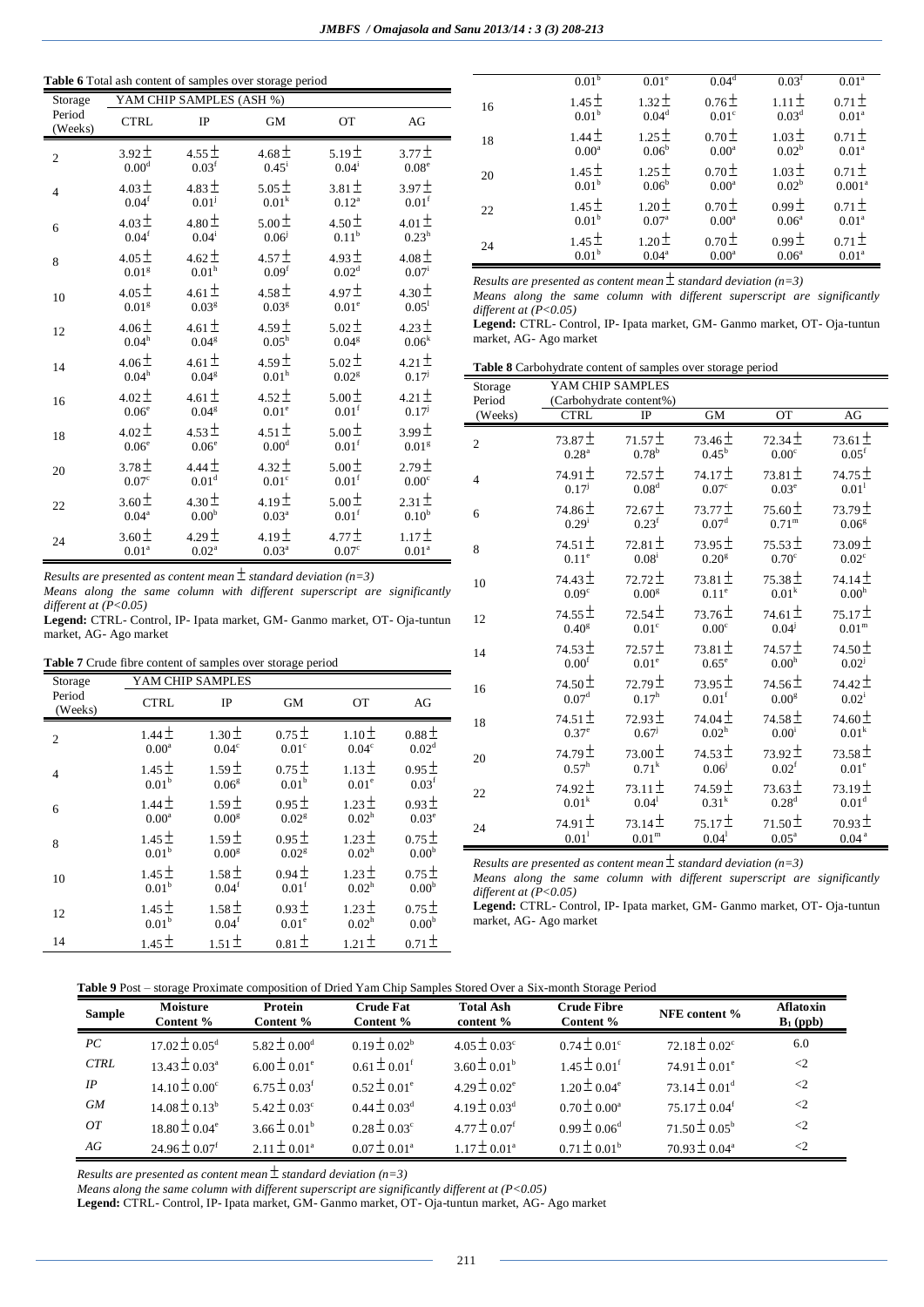### **Table 10** Post-storage microbial count of yam chip samples

| Sample      | Total Colony Count (TCC)<br>$x10^4$ cfu/g | <b>Total Coliform Count</b><br>$x10^4$ cfu/g |
|-------------|-------------------------------------------|----------------------------------------------|
| PC          | 102.0                                     | 33.0                                         |
| <b>CTRL</b> |                                           |                                              |
| IP          | ۰                                         |                                              |
| <b>GM</b>   | 83.0                                      |                                              |
| ОT          | 36.0                                      |                                              |
| AG          | 219.0                                     | 31.0                                         |

**Legend:** CTRL- Control, IP- Ipata market, GM- Ganmo market, OT- Oja-tuntun market; AG- Ago market

**Table 11** Occurrence of Insects in Dried Yam Chips during storage period

| Samples     | Storage Period (Weeks)   |   |       |                          |       |                          |        |                          |                          |                          |                          |                          |
|-------------|--------------------------|---|-------|--------------------------|-------|--------------------------|--------|--------------------------|--------------------------|--------------------------|--------------------------|--------------------------|
|             |                          |   | h     |                          | 10    | 12                       | 14     | 16                       | 18                       | 20                       | 22                       | 24                       |
| <b>CTRL</b> | -                        |   |       | $\overline{\phantom{a}}$ |       | -                        |        | -                        |                          | -                        |                          |                          |
| IP          | $\overline{\phantom{a}}$ | - | -     | $\overline{\phantom{a}}$ |       | $\overline{\phantom{a}}$ | -      | $\overline{\phantom{a}}$ | $\overline{\phantom{a}}$ | $\overline{\phantom{a}}$ | -                        | $\overline{\phantom{a}}$ |
| <b>GM</b>   | $\overline{\phantom{a}}$ |   |       | $\overline{\phantom{a}}$ |       | $\overline{\phantom{a}}$ | ۰.     | -                        | -                        | $\overline{\phantom{0}}$ | $\overline{\phantom{0}}$ | $\overline{\phantom{a}}$ |
| ОT          | -                        |   |       | $\overline{\phantom{0}}$ |       | $\overline{\phantom{a}}$ | ТC     | ТC                       | TC                       | TC,DP                    | TC.DP                    | TC,DP                    |
| AG          | $\overline{\phantom{a}}$ | - | TC.DP | TC,DP                    | TC,DP | TC,DP.                   | TC,DP, | TC,DP.                   | TC,DP,                   | RD, SZ                   | RD.SZ                    | RD, SZ                   |
|             |                          |   |       |                          |       | <b>RD</b>                | RD, SZ | RD, SZ                   | RD, SZ                   |                          |                          |                          |

**Legend:** CTRL- Control, IP- Ipata market, GM- Ganmo market, OT- Oja-tuntun market AG- Ago market, TS: *Tribolium casteneum,* DP: *Dinoderus porcellus,* RD: *Rhyzopertha dominica,* SZ: *Sitophilus zeamais*







**Figure 2** Frequency of occurence of fungal isolates in yam chip samples over storage period